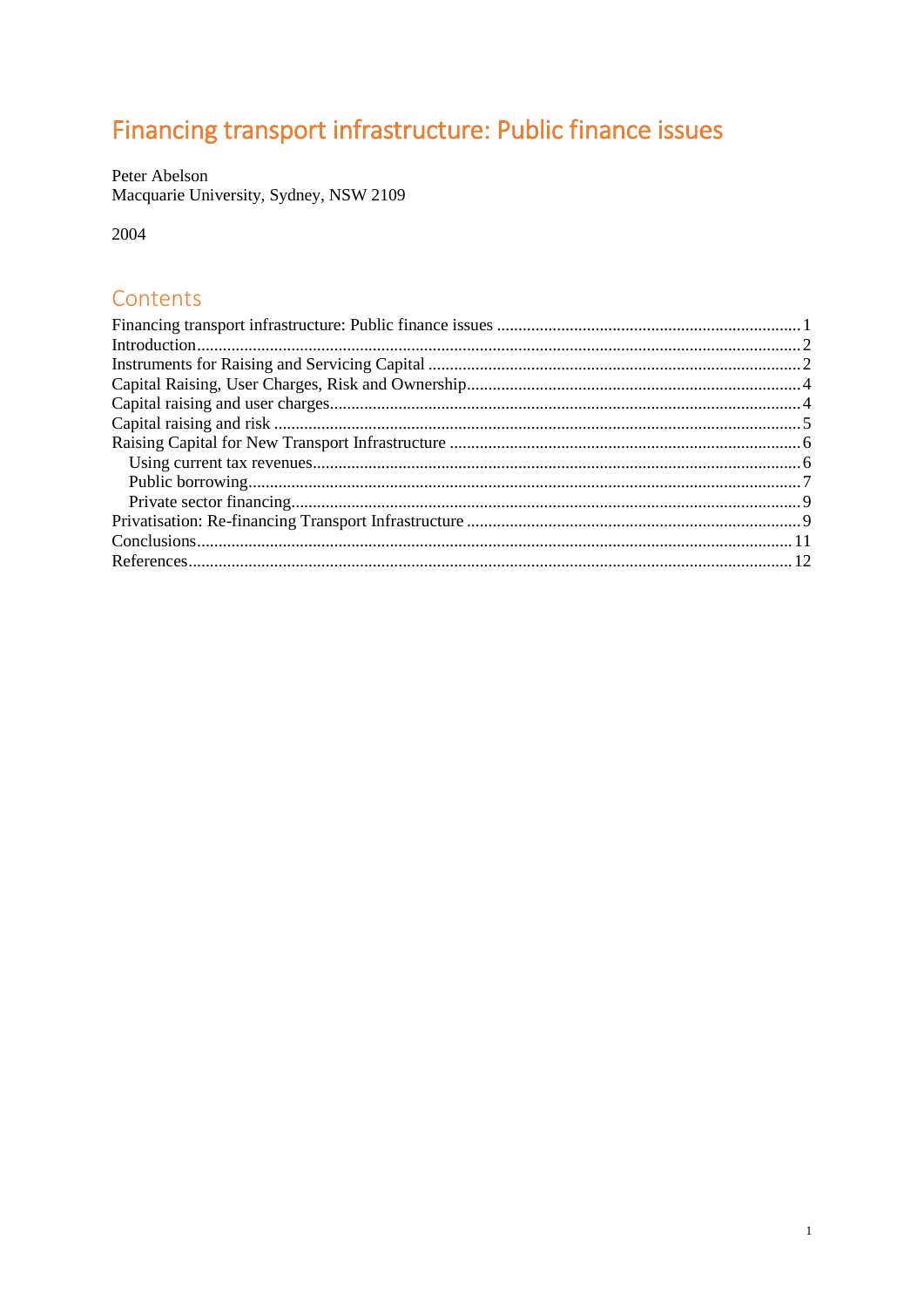#### <span id="page-1-0"></span>Introduction

This paper discusses methods of financing transport infrastructure and the implications for public finance. 'Financing' in this paper refers to the raising of financial capital to fund infrastructure. However, financing infrastructure is not a self-contained issue. As will be seen, the optimal way to raise capital cannot be separated from the question of how capital is serviced and repaid. Also financing has implications for the ownership, organisation and management of infrastructure.

The distinction between raising capital and servicing and repaying capital is important. The term 'financing' is often used to refer not only to raising capital for infrastructure but also to payments for the services provided by the infrastructure. The latter use of the term can produce confusion. Although the concepts of raising and paying for capital are often linked, they are not synonymous. In general, different parties are responsible for financing transport infrastructure and for paying for it.

Likewise the raising of finance is linked to the ownership and performance of the infrastructure. The provision of capital often confers, or should confer, ownership or property rights, which in turn have implications for the management of assets. The optimal method of raising finance is the method that delivers overall the best value for money inclusive of the performance of the infrastructure. It is not necessarily the method that provides finance at least cost.

This paper takes as its starting point that the proposed transport infrastructure represents an efficient use of resources, generally as determined by cost-benefit analysis. We assume that the expected social rate of return generated by the proposed capital formation exceeds the rate of return available from other uses of scarce capital. This is a necessary condition for the efficient allocation of publicly or privately financed resources. It is of course possible that the social viability of a project depends on how the project is delivered. However, discussion of cost-benefit analysis and related issues of resource allocation are outside the scope of this paper.

This paper has the following four main sections. Section two describes instruments for raising and servicing financial capital. This provides a structure for the rest of the analysis. Section three discusses some general issues concerning the relationships between raising capital, the nature of infrastructure, user charges, risk and ownership.

Section four discusses the advantages and disadvantages of the main methods for raising finance for new infrastructure, including public-private partnerships and full private ownership and finance. A key issue is whether the financial structure for each major piece of infrastructure should be determined by the merits of each case or whether there are broader macroeconomic considerations, for example with respect to national net debt, which should determine how capital is raised. This paper argues that the financial structure should generally be determined by the needs of the case rather than by macroeconomic considerations.

Section five discuses the re-financing of infrastructure that has been financed by the public sector, which is generally referred to as privatisation of publicly owned assets. Some issues are similar to those that arise in the raising of capital for new infrastructure. However, it may be desirable to develop an asset with public funds and later to sell the asset to private ownership. In any case, there is the question of how to deal with existing transport assets.

## <span id="page-1-1"></span>Instruments for Raising and Servicing Capital

Table 1 shows the main instruments available for raising and servicing capital. There are three main ways to raise capital: by taxation, public sector borrowing, or private sector financing. For each main way, there are important subsets. Importantly, for each method of raising capital, there is often a prime instrument for servicing it.

Tax revenue may be derived from consolidated (general) tax revenue or from specific infrastructurerelated taxes. Sometimes part of general revenue, notably revenue from fuel taxes, is hypothecated to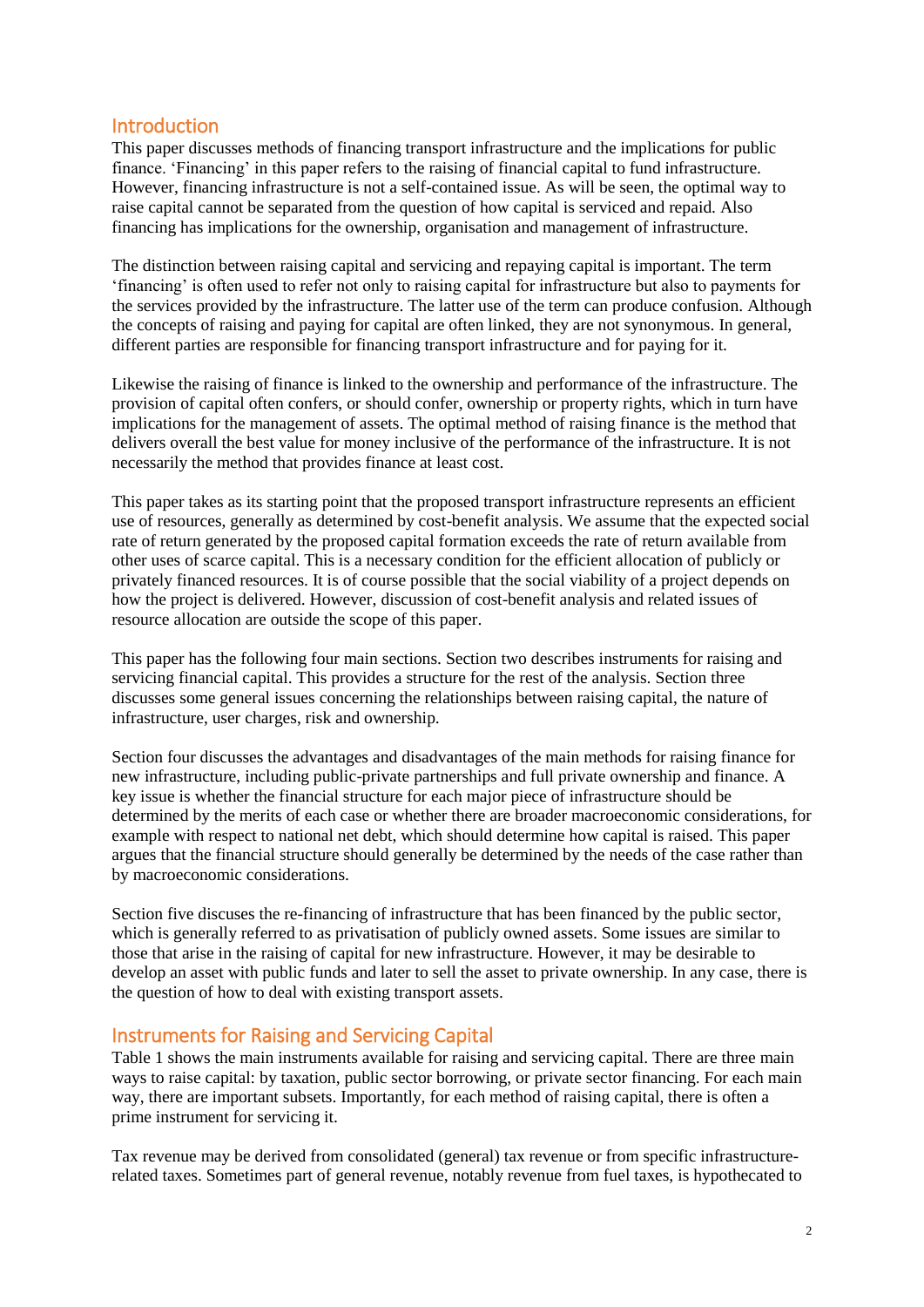fund transport infrastructure. Capital may also be raised by development taxes levied on either developers or households, or both. For example, a value-capture tax may be levied on the estimated increase in land value due to the development of related infrastructure. Another infrastructure-related tax is a levy on developers. In Sydney, land developers are required to pay the state government \$15,000 per lot developed as a contribution to transport infrastructure. Of course, when capital formation is financed from any form of taxation, there is no capital servicing requirement.

| Capital raising                     | Capital servicing                                             |  |
|-------------------------------------|---------------------------------------------------------------|--|
| <b>Taxation</b>                     |                                                               |  |
| Consolidated revenue (taxation)     | No servicing required                                         |  |
| Infrastructure levies               | No servicing required                                         |  |
| <b>Public sector borrowing</b>      |                                                               |  |
| Borrowing $-$ general bonds         | Taxation / user charges <sup>a</sup>                          |  |
|                                     | Sale of asset                                                 |  |
| Infrastructure funds                | Hypothecated tax revenue                                      |  |
| Infrastructure revenue bonds        | Project revenue                                               |  |
| Public trading enterprise borrowing | User charges <sup><math>a</math></sup> / taxation supplements |  |
| <b>Private sector financing</b>     |                                                               |  |
| Private debt                        | User charges <sup>a</sup>                                     |  |
| Private equity                      | Government contributions (taxation)                           |  |
| Mixed private instruments           | Shadow tolls                                                  |  |
|                                     | Subsidies – community service payments                        |  |
|                                     | Guaranteed repayments                                         |  |

#### **Table 1: Instruments for Raising and Serving Capital**

<sup>a</sup>May include access charges.

The most common form of public sector borrowing is via long-term bonds. Bonds are interest bearing certificates of debt. They entail the payment of interest to the lender as well as repayment of the principal at a nominated future date. Government bonds often have a maturity of 10 years or more. In some cases interest payments are indexed against inflation. These 'inflation indexed bonds' eliminate significant uncertainty for potential investors about the impact of inflation over the long life of a project. Government bonds are usually serviced out of general taxation spread over the life of the bond, although user charges may provide supplementary revenue.

Government may also raise capital via specific infrastructure funds or infrastructure revenue bonds. These instruments are similar in that in both cases government raises money from the public via bonds for the purpose of constructing infrastructure. However, an infrastructure fund may allocate its capital to a variety of infrastructure projects. It may not be project or revenue specific. Also the capital may be serviced from general tax revenue or from a hypothecated tax source, such as a fuel levy. An infrastructure revenue bond is more likely to be project specific. The revenue raised by the bond issue provides capital to a specific project and this capital is serviced from project revenues, albeit with a government guarantee backed by government's tax powers. However, there are no precise general definitions of these concepts.

Another feature of infrastructure funds or revenue bonds is that they may be tax advantaged. In such cases, a bondholder typically receives a tax concession on the interest from the bond. The Australian government offered tax concessions on infrastructure bonds for a period in the 1990s. In the United States municipal bonds (from which funds can be applied to various uses) are tax advantaged.

The public sector may also raise capital via borrowing by public trading enterprises (PTEs), such as airport or seaport corporations. The PTE usually services and repays this capital from user charges for the services that it provides. However, when a PTE incurs a deficit, government may be required to fund the deficit from tax revenue.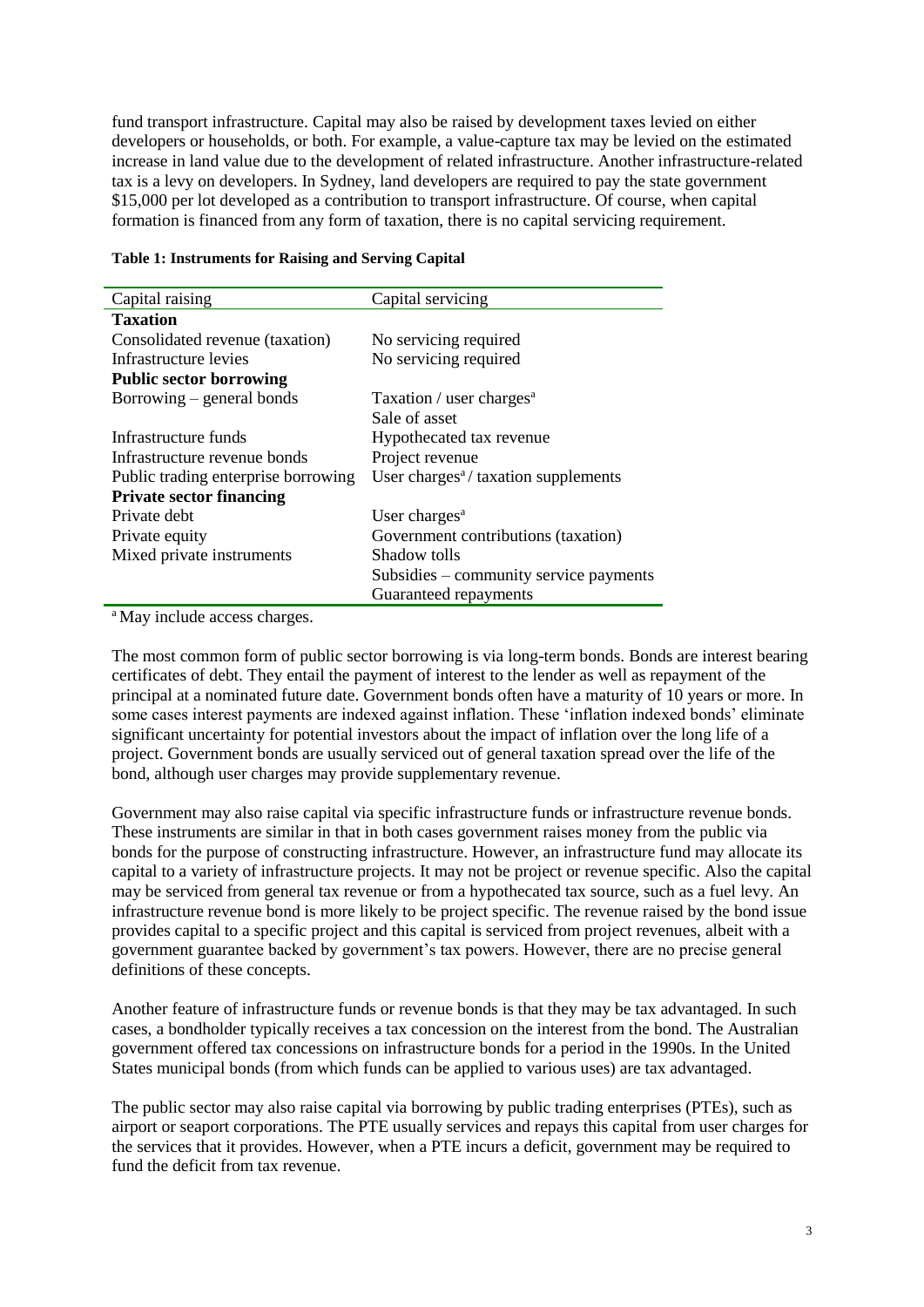On the other hand, the private sector may finance transport infrastructure quite separately from government by issuing private debt or equity, or by some complex composition of financial instruments. Private companies usually expect to service and repay most of this debt or equity from user payments for the services provided by the infrastructure.

However, government may contribute to the servicing and repayment of capital. It may do so by paying for particular services or by paying shadow tolls, which are payments for services when no user charge is levied. Government may pay transparent subsidies for services provided, which are sometimes described as community service payments. In other cases it may make unconditional guaranteed repayments. For example, the NSW Government guaranteed repayments to the companies that constructed the Sydney Harbour Tunnel.

When payments are guaranteed and unconditional, it is questionable whether there is any real difference between public and private borrowing. Ownership implies the right to the residual income stream of an asset. Other parties may have claims on part of the income stream, but the owner has the claim to the surplus (or bears the loss). When government guarantees surplus income and takes the risk for shortfalls in income, nominal ownership may be private but the real effects are borne by the public sector. Income shortfalls affect public net worth and borrowing requirements. Although the transport infrastructure may be financed by the private sector, the government bears the ongoing risk. The effect on the government's fiscal position is the same as if the government itself had borrowed the money (at private sector rates) and incurred the liability for servicing and repaying the capital. The instrument used is a de facto government loan.

Of course, there are many permutations of the instruments shown in Table 1 and described above, including public-private partnership options. For example, infrastructure revenue bonds may be securitised and sold to the private sector. Alternatively, government may permit a private provider to issue revenue bonds that are entitled to the revenue stream that the asset provides.

Another mixed form of financing is user contributions and contracts. For example, in the United States airlines sometimes contribute some of the finance required for an airport development, such as a runway upgrade, and the airport agrees a long-term contract with them for charges that reflect the contributions made. The users have a direct input into the choice of standard and the capacity of the facilities and the contract protects the interests of the users.

In any event, the policy objective is to find the preferred capital raising / capital servicing option, including public-private partnership combinations.

## <span id="page-3-0"></span>Capital Raising, User Charges, Risk and Ownership

Before considering the merits and demerits of each capital-raising instrument, some general issues can usefully be examined.

Traditionally, public sector involvement in the financing of infrastructure was justified by the characteristics of the infrastructure (Access Economics, 2003). Infrastructure assets are generally long-lived, capital intensive and part of a wider network. The pay-back periods are long. Also, infrastructure assets often provide essential services, whose disruption can impose significant costs on the community. However, in recent years, increasing sophistication in public-private arrangements, especially in relation to contract design and pricing, has facilitated more financing options.

## <span id="page-3-1"></span>Capital raising and user charges

A key issue is the relationship between the capital-raising instrument and user charges. As we have seen and would expect, where capital is due to be serviced by taxation in the short or long run, capital is usually raised by the public sector. Other things being equal, this is appropriate. The party that has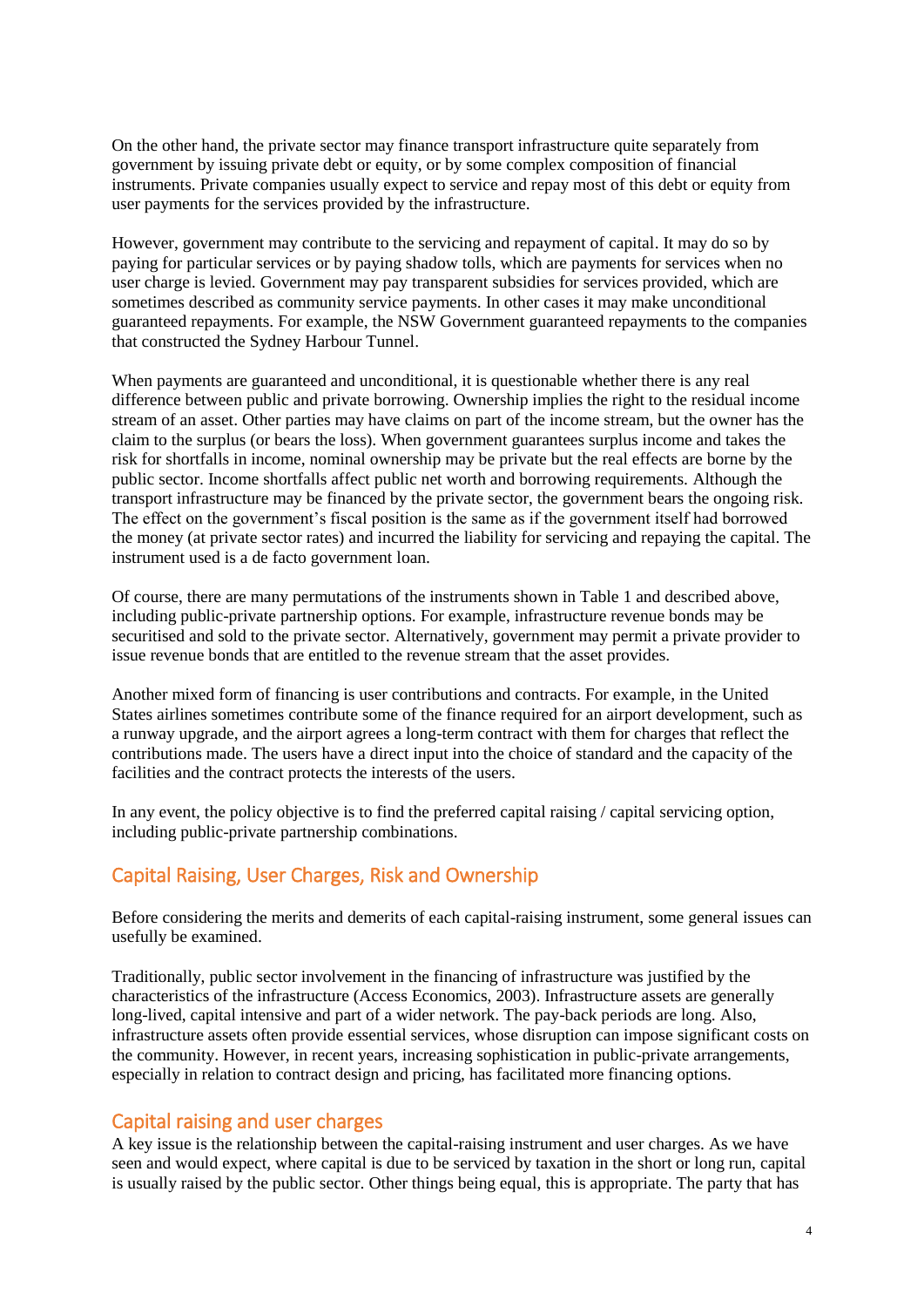the financial obligations (liabilities) to service and repay the capital also has the power to ensure that these obligations are met. Private firms do not have the power of taxation and so would be reliant in any case on public subsidy and support.

On the other hand, where a high proportion of the capital is serviced from user charges, there are stronger arguments for private sector financing. The private parties that have raised the finance and incurred the liabilities have both the means and the incentive to ensure that all or most of the capital is repaid. As we have seen, the government may provide contribute to capital servicing and repayment costs. However, where government is responsible for servicing a high proportion of these costs, it bears the real liability for the capital and may be regarded *de facto* as the real financier of the infrastructure.

Given that the methods available to service financial capital, especially user charges, are a significant determinant of the method of raising capital, it is important to consider when user charges are feasible and appropriate. When user charges are feasible and there are few externalities, there is a strong case for them. User charges, especially charges based on marginal costs, encourage an efficient allocation of resources because they provide signals to producers and consumers about the cost and value of services provided. They also provide incentives to management efficiency. When charges based on marginal costs fail to cover full costs, mark-ups or two-part tariffs can be applied to meet costrecovery financial objectives. When charges are inconsistent with equity objectives, the charges can be combined with transparent public subsidies. In such situations, there is a prima facie case for private finance combined with user charges and limited and precisely targeted public subsidies.

User charges also have the advantage that they minimises the tax revenue required and the related problem of the excess burden of taxation. Excess burdens are the costs associated with taxation that distorts voluntary behaviour, for example income taxation that causes people to reduce work hours. The total burden of taxation is the tax paid plus the excess burden. Australian studies suggest that the excess burden of taxation is in the order of 20-40 cents in marginal dollar of tax raised (Abelson 2003).

On the other hand, there are many situations in which user charges are either not feasible or not appropriate. For example, user charges may not be technically feasible at a reasonable cost in congested urban areas with limited technology. User charges may not be appropriate when there is excess capacity and the marginal cost of use, of say a bridge in a rural area) is very low. Full marginal cost pricing may also be inappropriate because of positive externality or safety equity reasons, for example when public transport is safer than private vehicle use. In such circumstances, public financing of transport infrastructure is usually preferred.

## <span id="page-4-0"></span>Capital raising and risk

Another general issue relates to risk. Here again there are two sub-issues. The first is whether government or the private sector can *generally* handle risk better than the other party. This is a contentious area. Some economists, for example Arrow and Lind (1970) and more recently Quiggin (1997), argue that the public sector can handle risk better than the private sector because it can *pool* risk over a large number of projects and *spread* risk over a large number of taxpayers so that there is little risk in the long run to any individual taxpayer. Thus the real cost of risk is lower for government borrowing than for private borrowing. This is reflected in the differential between the government bond rate and the market rate for private borrowing, where the latter is often several percentage points higher.

The contrary argument, put for example by Domberger (1995), is that the private capital market can and does diversify risk efficiently. The comparison between the bond rate and the market rate of interest fails to allow for the risks that are implicitly borne by taxpayers. The bond rate is lower only because government can resort to tax to repay loans. The risks of projects are borne by taxpayers who receive no compensation for the risks.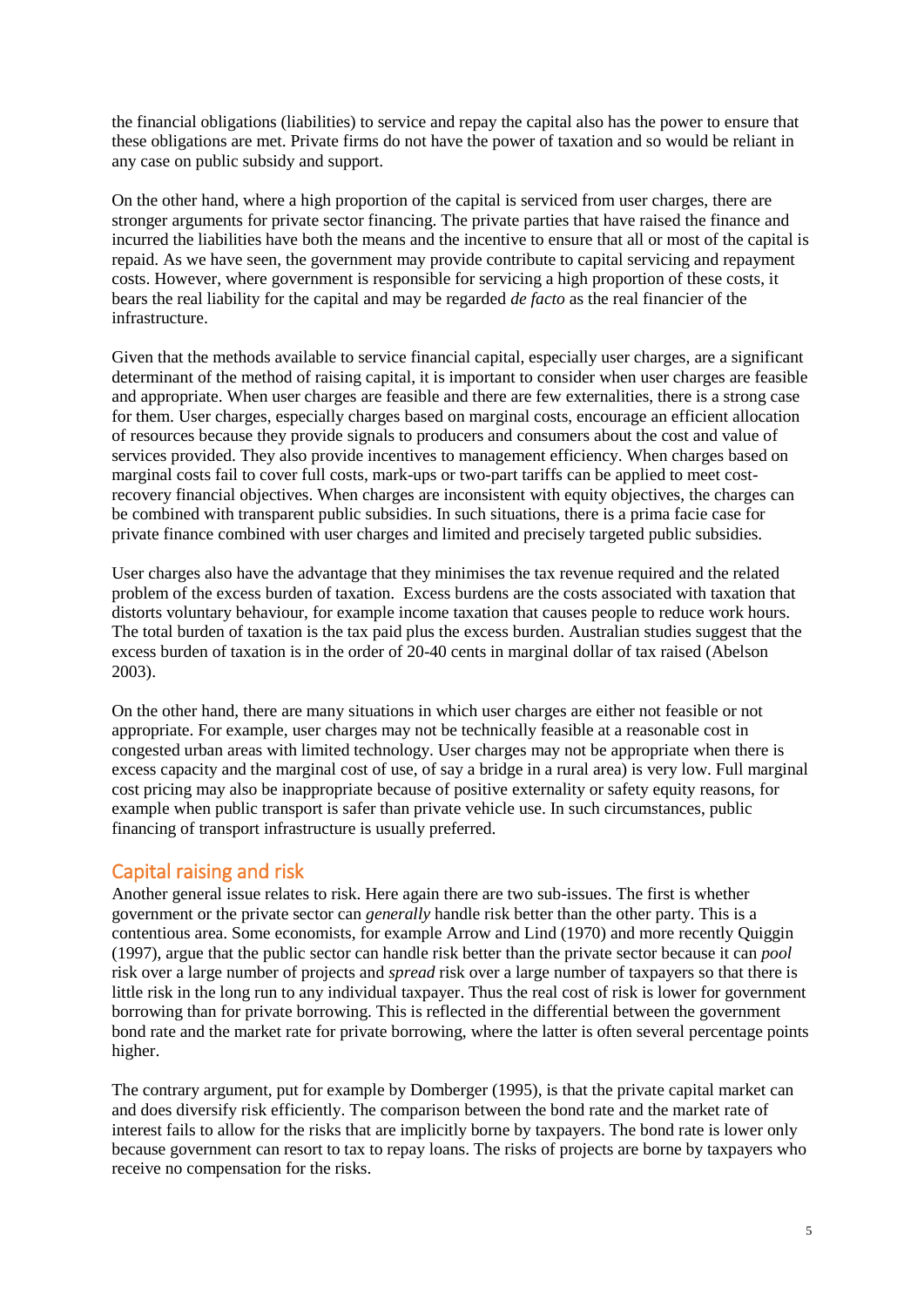Both arguments have merit. It appears that government can spread project risk better than can the private sector and that part of the differential between the bond rate and the market rate of interest for a risky project reflects an advantage of government funding. However, following Domberger, the full interest rate differential may overstate the benefit of public funding. It is hard to quantify real economic benefit of the lower nominal borrowing rate of government.

The second sub-issue relating to risk is control over project specific risks. Some project specific risks are specific market risks. They relate to traffic forecasts, marketing, construction costs, operating efficiencies and so on. It appears that private firms generally deal with such risks better than government does, especially when there is competitive tendering. The fundamental reason is that members of private firms have an incentive to confront these issues and deal with them by allocating risk and responsibility in effective principal-agent relationships. Public officials bear less responsibility for market risks. Thus private firms are more experienced in handling such risks. For large and complex construction works, competitive tendering, which ensures that builder bears the project specific risk associated with construction, has usually proved superior to construction by government departments.

On the other hand, when enterprises are heavily regulated, because of monopoly power or because they generate significant externalities, public ownership may be preferable. In such circumstances an unregulated private owner cannot be expected to act in the public interest. When businesses are regulated, profits depend on the nature of government decisions. As Quiggin (1997) observes, the profits of say an airport depend heavily on decisions with respect to aircraft noise, international aviation agreements, transport links, and so on. Similar risks arise in government-managed transport networks. For example, the traffic flow on a toll road depends on government decisions on land uses, public transport and other road projects. A private operator must demand a risk premium over and above the normal equity premium or obtain some guarantees of favourable treatment. In such cases, other things being equal, the optimal solution is for the risk associated with network management to be internalised through public ownership. Public ownership in turn implies some form of government finance for transport infrastructure.

#### <span id="page-5-0"></span>Raising Capital for New Transport Infrastructure

We now consider more specifically the advantages and disadvantages of the various ways of raising capital shown in Table 1.

#### <span id="page-5-1"></span>**Using current tax revenues**

The first option shown is raising (and paying for) capital for transport infrastructure out of current consolidated tax revenues. Of course most government borrowing is also paid for ultimately from tax revenues. However, the incidence of the payments is different. When capital for transport infrastructure is provided from current tax revenues, the tax payer pays for the full cost of the infrastructure while receiving only a small part, if any, of the benefits of the services that will be delivered often many years later. Thus funding infrastructure from current general tax revenues does not satisfy the beneficiary principle of equity — that the beneficiary of a service should pay for the benefit. Nor are there significant efficiency arguments for funding infrastructure from current consolidated revenue.

Similar objections may be raised to transport-related tax revenue, such as fuel tax revenue. As a revenue source, excise taxes on fuel are as much part of consolidated revenue as are taxes on tobacco, alcohol, other consumption goods, or indeed as income tax. Certainly, fuel taxes may be hypothecated to transport infrastructure, as they are to road construction in New South Wales (Australia). This hypothecation provides a stronger nexus between the tax base for the infrastructure and the beneficiary. Nevertheless, current taxpayers bear the burden for provision of future services and again there are no clear efficiency benefits from financing transport infrastructure from excise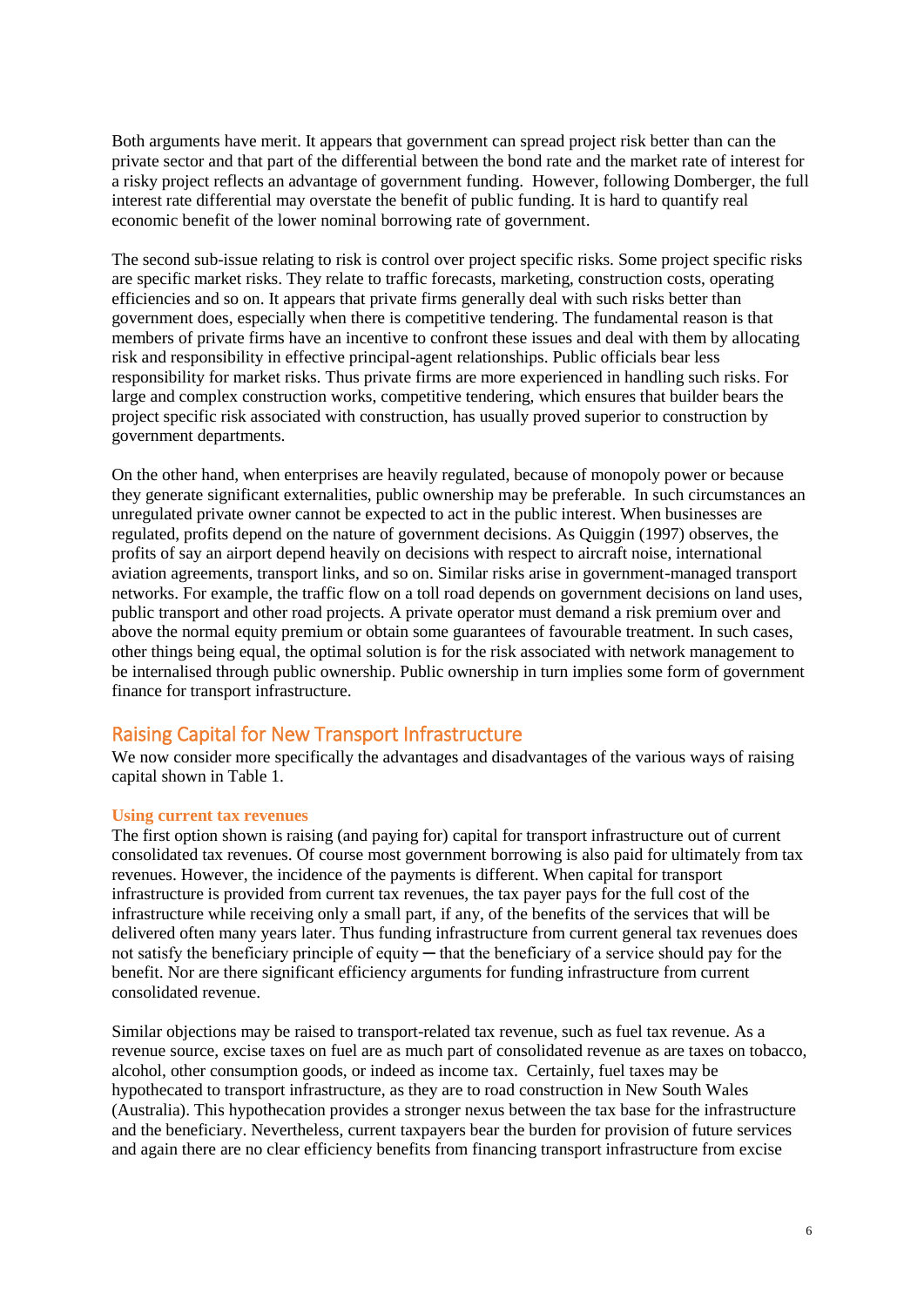taxes on fuel. (There may be other efficiency benefits from fuel taxes operating as a correction for pricing failures).

There are stronger equity arguments for raising capital via special development taxes (or levies) that are specifically related to the infrastructure development. As we have seen, these taxes may be levied on landowners or on developers. As shown by Abelson (1999), taxes on developers are usually passed back to landowners because development is a competitive activity. The assumption here is that the infrastructure will be provided in any case, so that property prices reflect the present or future availability of infrastructure services. If payment of a development levy enables the infrastructure to be provided when it otherwise would not be, the levy may be passed forward to house owners. However, this reflects essentially the provision of services that would not otherwise be provided. In principle, value-capture levies on landowners, developers or house owners for the provision of infrastructure that results in increased property services and prices are equitable. Even though many services are provided only years into the future, in most markets the expected benefits are capitalised into current property prices. Thus, if applied accurately, development taxes may be construed as user charges.

However, caution is needed. It is easier to identify the beneficiary of a bus or car trip when it occurs than to identify the proportion of the benefits occurring over the next 30 or so years that will accrue to a specific property or development before the infrastructure is even constructed. Nor is it easy to define the range of beneficiaries. Value-capture levies are inevitably based on judgements that may turn out to be inaccurate.

Moreover, there are significant inefficiencies associated with development levies as a as a method of raising capital to finance infrastructure. The authority that receives the levies typically has little incentive to provide the infrastructure in a cost-effective or expeditious manner. The incentive to costeffective provision is reduced when an authority has coercive tax powers with which to raise finance. Importantly, the authority has no incentive to spend the funds quickly when the authority can accrue interest from the funds and when there is no obligation to service the capital. At the time of writing, local government authorities in Sydney hold A\$750 million in developer levies that are pledged to the provision of facilities but which have not been provided. In this situation, there is no discipline from external financiers on the delivery and performance of infrastructure.

#### <span id="page-6-0"></span>**Public borrowing**

As we have seen, *general government borrowing* has the advantage that government can borrow at relatively low nominal and real cost. Private finance is generally several interest points more expensive. On loans of \$100 million, public borrowing may save \$4 million or \$5 million. Also, by spreading out repayments over many years compared with funding from current taxation, borrowing spreads out the burden of repayment in line with the receipt of services.

However, in recent years many governments have been very cautious about borrowing to fund infrastructure expenditure. The United Kingdom introduced the Private Finance Initiative in the early 1990s primarily to circumvent strict fiscal constraints. The European Union has an arbitrary and not strictly enforced rule that fiscal deficits should not exceed 3 per cent of GDP. A fiscal deficit is the excess of all expenditure, including current and capital expenditure, over current revenue. In Australia, the Commonwealth Government and several state governments have made debt reduction a major policy objective. Indeed in 1995 the New South Wales parliament passed legislation requiring the government to aim at debt elimination.

The European Union rule dealing with deficits may be justified as a short-term policy against inflation when economies are buoyant. When demand for goods is high, there may be a macroeconomic case for limiting deficits or indeed for running a fiscal surplus. However, the EU rule is an expedient one that has no long-run justification. There is no general economic reason why capital expenditure should be funded out of current revenues. The Golden Rule of public finance is that governments should achieve a *net operating balance over the business cycle*. The net operating balance is current revenues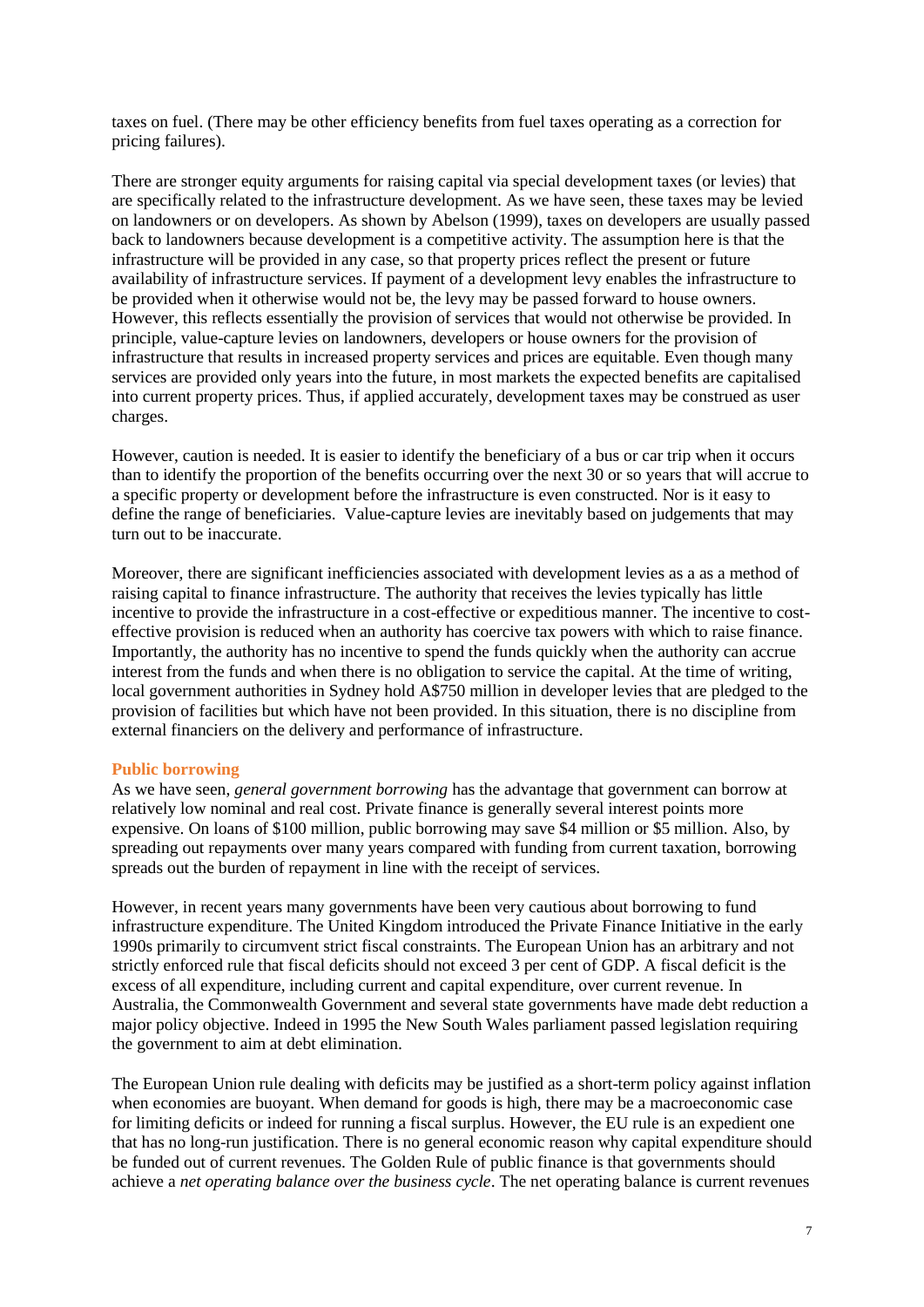less current expenses including depreciation. The Golden Rule requires current revenue to cover *the use* of capital but permits borrowing to finance productive investment. Indeed over the business cycle of typically about five years, public borrowing will equal public investment.

The Golden Rule implies maintenance of net public worth. There is no microeconomic problem with financing productive capital investment by borrowing. Public borrowing increases net debt but, if the investment is productive, borrowing has no effect on net public worth. Public debt per se is not relevant to social welfare. The variables that matter to social welfare are public sector net worth and public sector contingent risk. Moving debt off the current budget by borrowing off-budget does not reduce the real liabilities of the public sector if the public sector has the obligation to service the capital in any case – it merely disguises real liabilities of the public sector.

The two main arguments put forward for reducing debt are (1) a high debt may raise public borrowing rates and (2) the debt may not be sustainable. These arguments may apply when there is a high level of indebtedness. A sustainable level of liabilities is one that can be readily serviced when there is a sharp downturn in economic activity without seriously compromising the provision of regular public services. However, they are exceptional arguments for avoiding *excessive* levels of debt. They are not general arguments for debt reduction in normal circumstances.

The issuing of *special purpose public infrastructure bonds* may be attractive to private lenders. They may provide a catalyst for mobilising private sector money and for some public-private partnerships. Also, the greater accountability and the hypothecated nature of such funds may make them more attractive to lenders. However, the issuing of such bonds does not relieve the government of any obligations that would attach to other borrowing arrangements. Investors are more interested in the nature of the risk than in the purpose for which the bond is used. Such bonds usually do not provide any cost savings or efficiency benefits to government and may duplicate funding processes for conventional public projects.

As we have seen, infrastructure bonds may also be tax advantaged. When a public agency issues taxadvantaged bonds, it should achieve cost savings. It can raise funds with a lower interest rate because lenders equalise their expected after-tax rates of return. However, overall the public sector does not gain because it loses tax revenues.

Government may also allow private firms to issue tax-advantaged infrastructure bonds. The aim is to compensate investors in infrastructure projects for the long lead time before receipt of income, especially when the tax system is biased against infrastructure projects. In Australia the income tax system does not allow claiming of losses incurred in generating accessible income, including depreciation and interest, until there is other taxable income against which such losses may be offset. This means that losses may be deferred for many years with declining present value levels. On other hand, such enterprises usually benefit because tax is not levied on accrued capital gains.

However, tax subsidies such as tax advantaged infrastructure bonds have significant disadvantages. They are a crude way to deal with biases in the tax system or any project related externalities. They do not reduce real economic costs and they may increase investment distortions. Moreover, such tax concessions often provide large opportunities for tax minimisation for individuals on high marginal tax rates.

The idea behind infrastructure revenue bonds is that they authorise and hypothecate an income stream to service and repay the debt. However, when government issues such bonds, it is responsible for repaying the debt. Revenue bonds may be valuable where private investors are unwilling to accept project risks. As a rated instrument, revenue bonds can be attractive to institutional investors unable to accurately assess or manage project risk. Also, it may be possible to sell the debt to the private sector (securitise the debt).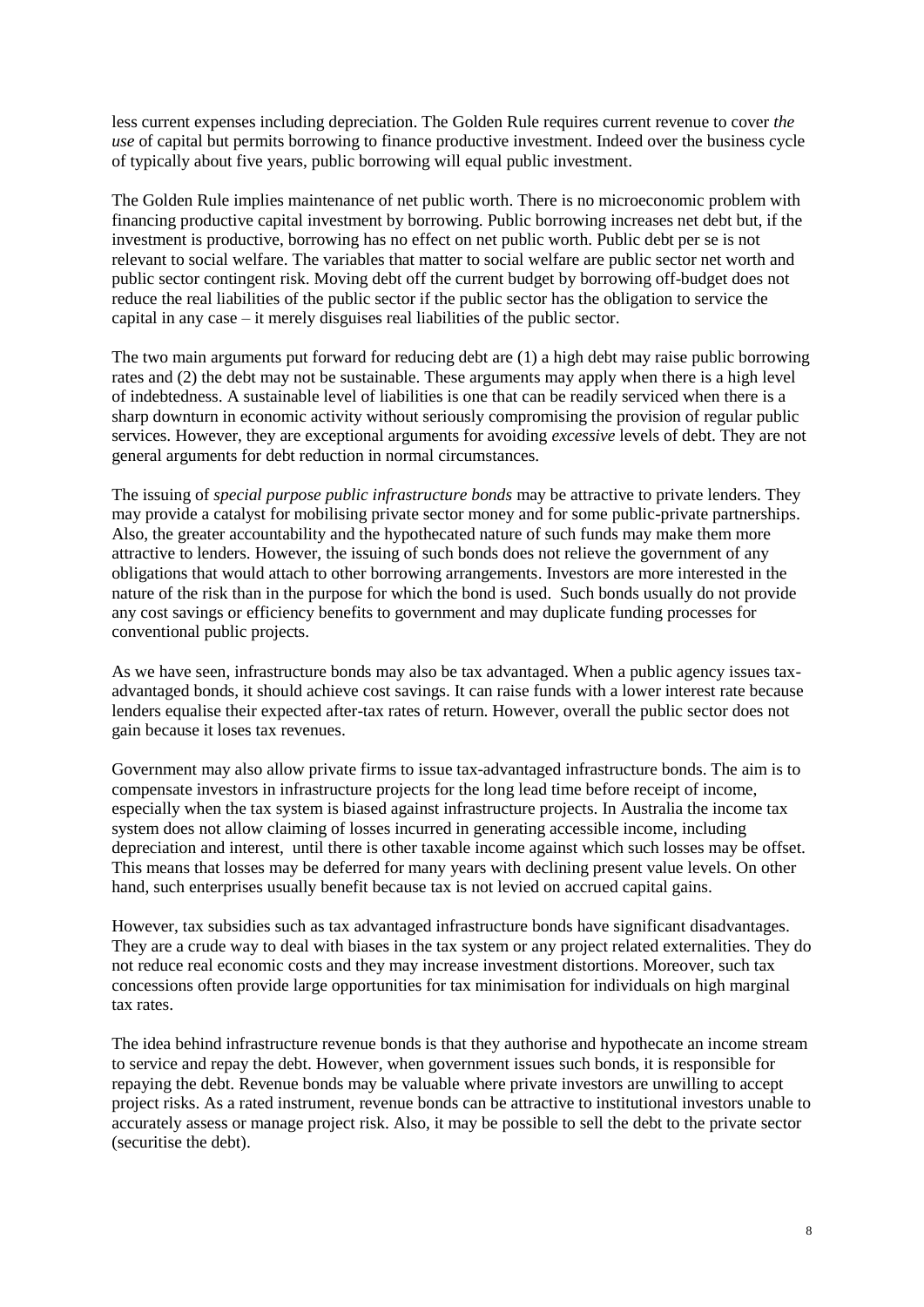There is little difference between borrowing by general government and borrowing by state-owned trading enterprises (SOEs). Although SOE borrowing may appear to quarantine the effect of the borrowing from general government, when an enterprise is wholly publicly owned, the change in net worth of the SOE is part of the balance sheet and net worth of the government. In most cases, general government is responsible for meeting any financial deficiencies of a SOE. The main advantage of SOE borrowing is that the risks are sheeted home more directly to management and this tends to engender greater management discipline.

#### <span id="page-8-0"></span>**Private sector financing**

The arguments for and against private financing of major transport infrastructure are essentially the mirror image of previous comments. Financing should be a function of ownership and the allocation of ownership.

The core issue is whether the benefits of the incentive structure provided by private construction and management offset the higher real cost of finance. NSW Treasury (2002) notes that integrating design, construction, operation and maintenance over the life of an asset within a single project finance package can encourage maximum innovation from the private sector to improve the design and performance of the infrastructure and to reduce the whole of life costs. This presumes that clear and explicit contracts can be written for all aspects of the work. Moreover, external financiers can provide an essential discipline for the efficient delivery and operation of infrastructure. However, these general benefits of private ownership need to apply in particular cases and to offset the higher costs of privately raised finance.

The allocation of risk is a related issue. Transferring risks (and financial responsibility) to the private sector is desirable when the private sector is better placed than government to manage those risks and can thereby improve the cost and quality of infrastructure. As we have seen, the private sector is better than the public sector at managing many kinds of project risks. However, if the private sector requires the public sector to underwrite the operation of the infrastructure and effectively to insure it against risks of various kinds, private finance may be an expensive option.

#### <span id="page-8-1"></span>Privatisation: Re-financing Transport Infrastructure

The transfer of assets from the public to the private sector, which is generally described as privatisation, has been a common phenomenon over the past 20 years and the subject of a great deal of analysis. This paper does not attempt to enter into the whole debate. However, privatisation can be viewed as the refinancing of infrastructure by replacing public finance with private. Indeed this financial motive for privatisation is often the pre-eminent one. Thus I briefly discuss some of the main economic and financial implications of privatisation.

Specifically the paper discusses the implications of three scenarios:

- Privatisation is efficient and the infrastructure assets are sold at the market price.
- Privatisation is efficient and the infrastructure assets are sold at below market price.
- Privatisation is not efficient and the infrastructure assets are sold at the market price.

The main reason for selling publicly-owned infrastructure assets is efficiency. Economic theory and evidence suggest that, *when a market is effectively competitive*, assets are managed more efficiently under private ownership than under public (Abelson, 2003; Megginson and Netter, 2002). Efficiency here means that private firms will provide more of the goods and services that people want at lower cost than will a publicly-owned operation. There are therefore benefits to consumers or producers, or both. When the assets are sold at market price, the existing owner can capture much of this improvement in value. Financially government gains because the capital income obtained from the sale exceeds the present value of the revenues that government foregoes as a result of the sale. Thus public net worth rises as a result of the sale. This net worth can be used to finance other infrastructure, to reduce government debt, or for various other causes.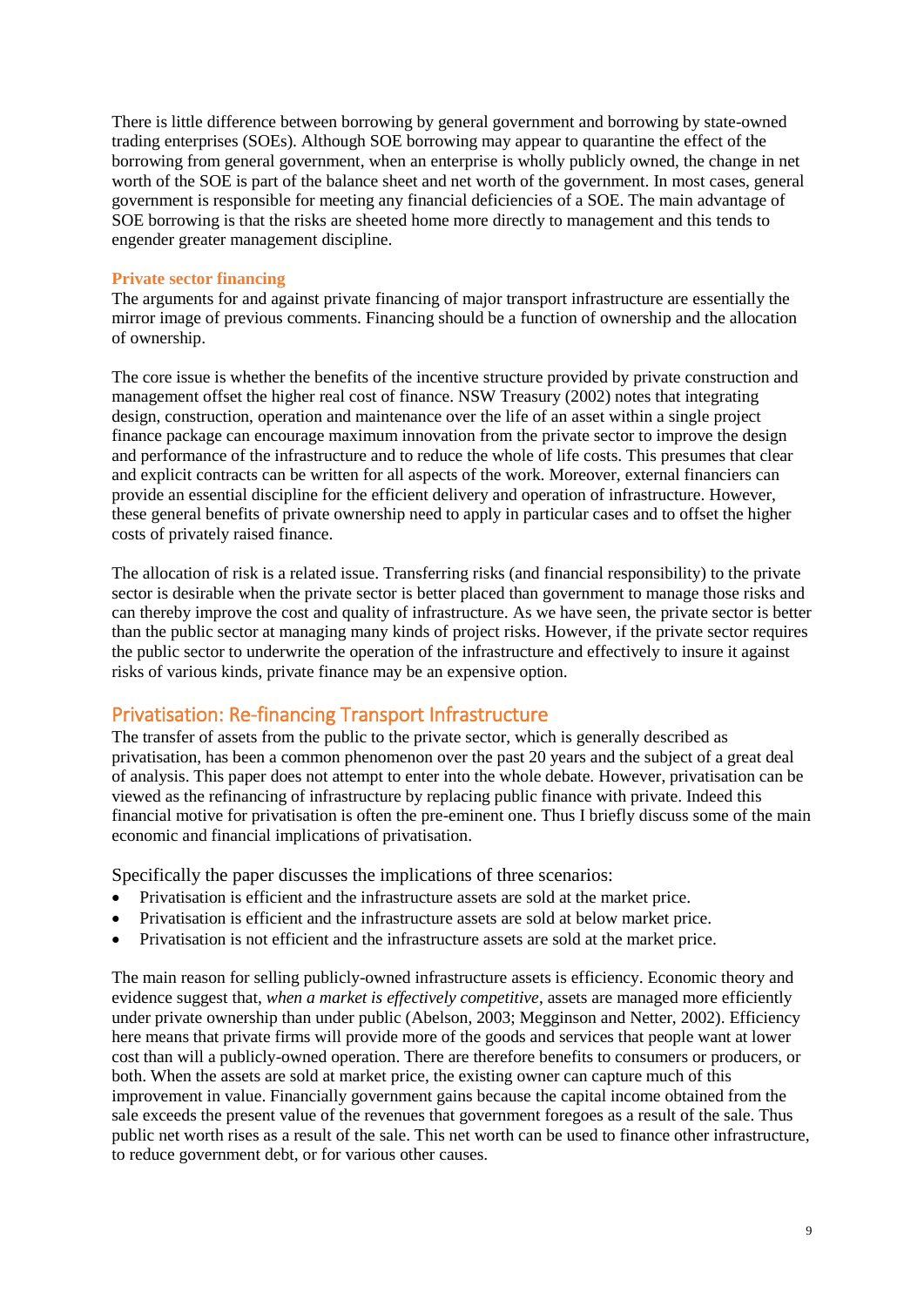In our second scenario, privatisation is still efficient. The total benefits from privatisation exceed total cost and net social benefit is positive. However, if government sells assets at below market price, it passes some benefits of the privatisation to future owners of the asset. This does not reduce the overall economic benefits from privatisation, but it changes their distribution. In this case the capital income from the sale may be less than the present value of the surpluses that government foregoes as a result of the sale. Thus public net worth falls as a result of the sale. However, public debt may not fall. Government can still use the income from asset sales to reduce debt. What has fallen is the equity component of public net worth.

It should be noted here that there are transaction costs of selling assets. The costs of sales include the real resource costs associated with the transaction, for example marketing costs, and the payment to underwriters for taking the risk of picking up shares that are not sold on the market. Total transaction costs can to between 2 and 5 per cent of revenue from the sale.

In our third scenario, privatisation is not efficient. For one or other reason, most likely in a monopolistic market, services after privatisation may be less attractive to consumers or produced at higher cost, or both. In this case the primary economic arguments favour continued public ownership. Moreover, even if the assets were sold at market price, public net worth would fall unless the sale exploits a monopoly market power that government would not exploit if it were the provider of ongoing services. These implications suggest that privatisation should not occur when it is inefficient.

But, as we have seen, although public net worth may fall as a result of the sale, debt may not fall. Government can still use income from asset sales to reduce debt or to provide short-term electoral presents. Undoubtedly this happens. Moreover, there are second-best situations in which sale of assets would be justified in this kind of situation. A second-best situation exists when government cannot adopt optimal fiscal policy because of some constraint and is forced to choose between second-ranked options. If government faces major constraints on the revenue that it can raise from taxation or from borrowing, the sale of assets may be justified as a revenue measure to provide say more schools or more public transport than would otherwise be possible. However, the optimal policy would be to remove the constraint, say to public borrowing, rather than to sell the asset.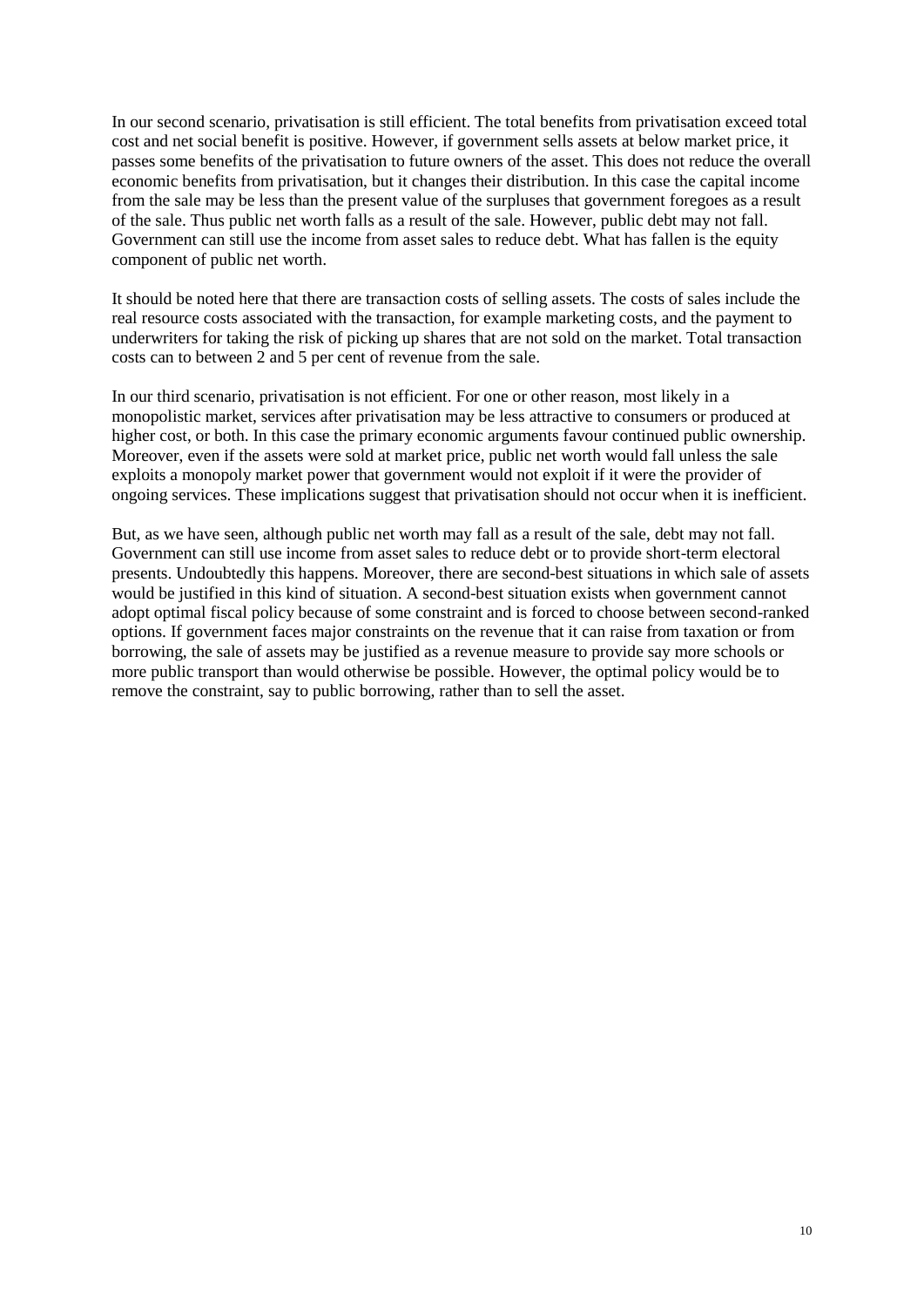## <span id="page-10-0"></span>**Conclusions**

Transport infrastructure can be financed by current taxation, general or infrastructure-specific public borrowing, or by privately organised finance. The preferred method of finance depends on overall value for money, equity and efficiency considerations not just on the cheapest source of finance. Thus the choice of method depends partly on the cost of finance but also on the role of user charges and on the ownership and management of infrastructure assets associated with each form of finance.

Table 2 summarises the main advantages and disadvantages of the main methods of financing transport infrastructure.

| Capital raising                 | Advantages                   | Disadvantages                           |
|---------------------------------|------------------------------|-----------------------------------------|
| <b>Taxation</b>                 |                              |                                         |
| Consolidated revenue            |                              | Limited source of finance               |
|                                 |                              | Inequitable                             |
|                                 |                              | Lacks efficiency incentives             |
| Infrastructure levies           | Can be equitable             | Lacks efficiency incentives             |
| <b>Public sector borrowing</b>  |                              |                                         |
| Borrowing – general bonds       | Low cost of finance          | Inappropriate if debt is high           |
|                                 | Suitable for public projects |                                         |
| Infrastructure funds /bonds     | May attract private funds    | No cost advantage                       |
| Public enterprise borrowing     | May encourage efficiency     | May be a cost penalty                   |
| <b>Private sector financing</b> |                              |                                         |
| Private debt / equity           | May encourage efficiency     | Often high cost option                  |
| Mixed private instruments       | Can combine advantages of    | Requires clear contracts and efficiency |
|                                 | public and private sectors   | allocation of risks                     |

Current taxation measures are generally not effective, efficient or equitable methods of raising finance for infrastructure. Current taxation can raise a limited amount of funds, imposes high tax rates (with consequent economic distortions) on current households, and imposes a large burden on the current generation of taxpayers.

General public borrowing is a low cost method of borrowing that spreads the burden of payment equitably. It is appropriate when user charges are not feasible (and so private financing is difficult) and when government carries a high proportion of project cost and risk. It may also be appropriate when the market is not competitive. Specific infrastructure bonds have few advantages, although revenue bonds may be useful in some situations.

Privately financed infrastructure is a high cost form of finance. However, when user charges are feasible, private ownership and management may produce goods and services more efficiently than does the public sector. These ownership and operational efficiencies may offset the relatively high cost of finance.

Similar arguments apply to refinancing existing transport infrastructure (privatisation). This is worthwhile economically and financially when there are efficiency benefits and the assets are sold at market prices. Privatisation is more difficult to justify in the absence of economic benefits, though there may be occasions when the financial benefits justify it.

In general, financing instruments should be chosen on the microeconomic merits of each case rather than on macroeconomic considerations. In parlous economic times, avoiding fiscal deficits and reducing debt are desirable objectives. At other times they are not sensible objectives.